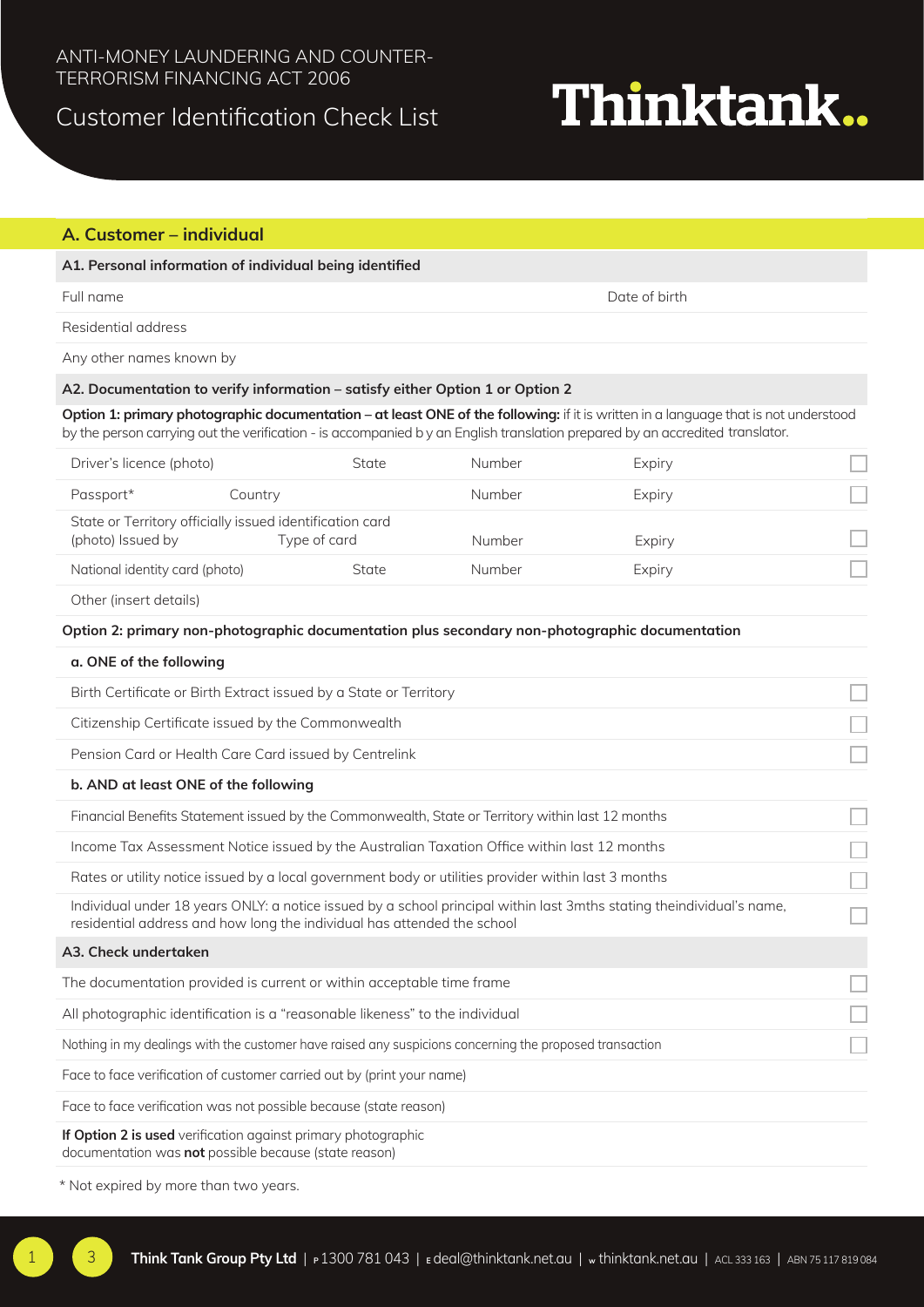# Thinktank..

#### **B. Transaction information**

Location of assets being purchased/ refinanced with the loan

Address of security property

Source of funds to complete purchase/ refinance (provide details of bank a/c)

#### **C. Customer – sole trader**

Collect information and verify the identity of the individual as per Part A1, A2, and A3 above

Collect the transaction information as per Part B above

AND collect and verify the following

Full name of business

Principal place of business

ABN issued to the business

### **D. Customer – company (Proprietary and Limited, but not publicly listed companies)**

| Collect and verify personal information in A1 for ALL shareholders owning >25% of the company        |  |  |  |
|------------------------------------------------------------------------------------------------------|--|--|--|
| AND collect and verify the following                                                                 |  |  |  |
| Full name of company as registered by ASIC                                                           |  |  |  |
| Is company registered by ASIC as Proprietary Company or Limited Company<br>ACN issued to the company |  |  |  |

Full address of the company's registered office

Full address of the company's principal place of business

#### **E. Customer – Trust**

If the trustee(s) is an individual, collect information and verify the identity as per Part A1, A2, and A3 above for EACH individual trustee

If the trustee(s) is a company, collect information as per Part D

In respect of each entity having the power to change the trustee, collect and verify the information in Part A1 or Part D as appropriate

Collect the transaction information as per Part B above

AND collect and verify the following

Full name of Trust

Full business name (if any) of the trustee

Full name and address of all trustees

Type of Trust (e.g. unit, discretionary, hybrid)

Country in which the Trust was established

The full name of each beneficiary in respect of the Trust. If beneficiaries are identified by reference to a class details of the class (attach separately if required)

For Sole trustees and Multiple trustees collect information and verify as per appropriate Individual or Company identification procedures described at Part A1, A2, A3 and Part D (attach separately if required)

2 3